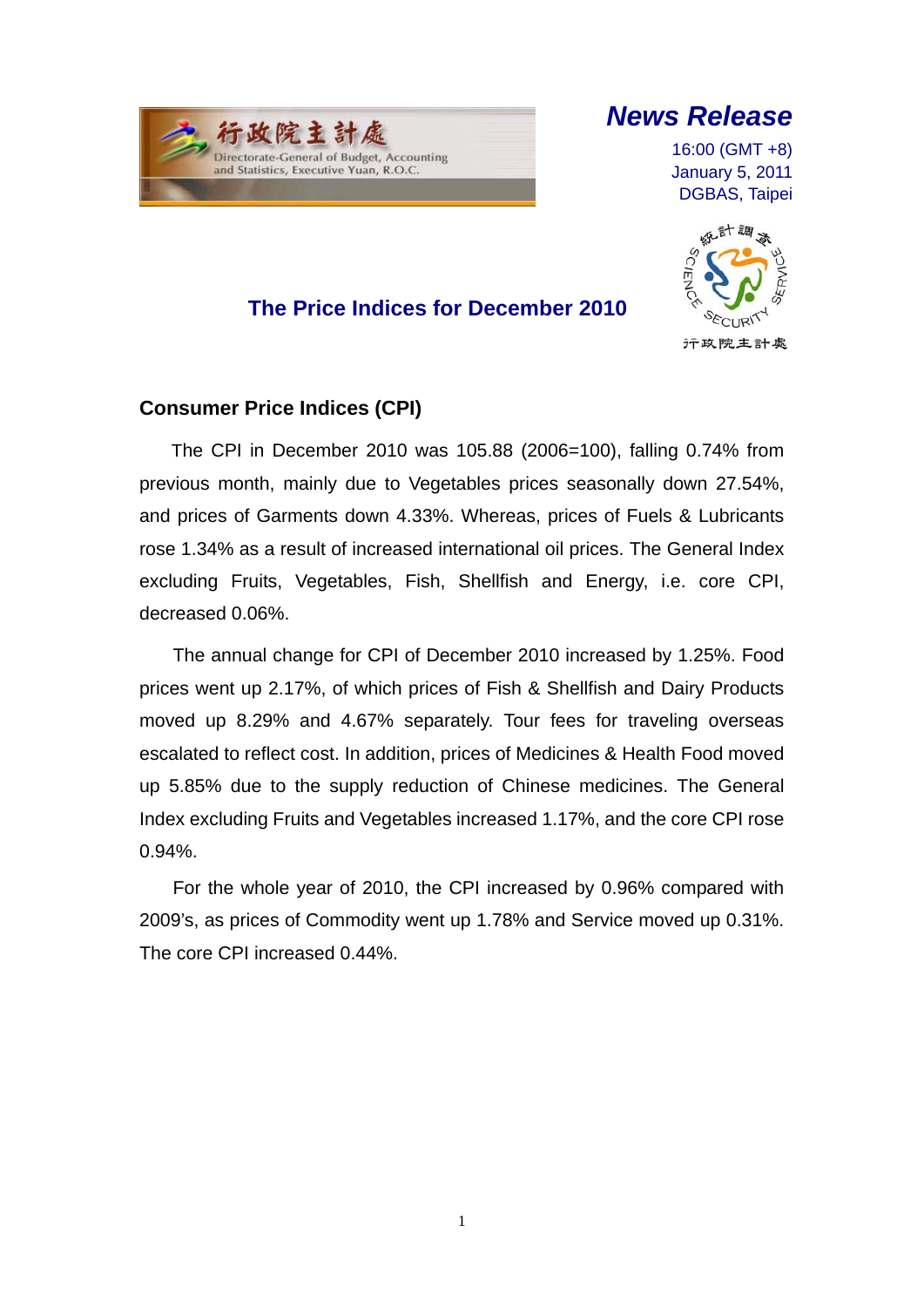

#### **CPI-Living Necessaries**

The CPI-Living Necessaries is compiled basing on 424 CPI items. It includes three categories of CPI-Living Necessaries: Category A includes prices of Food, Water, Electricity & Gas Supply of Housing and Fuels & Lubricants of Transportation (190 items and 33.0% weights of CPI). Category B covers Category A and Education & Entertainment prices (244 items and 50.2% weights of CPI). Category C is the daily necessities, such as Food, Clothing, Water, Electricity & Gas, Fuels & Lubricants, Medical Care Services, and some items fall under segments of Communication and Personal Care Services (239 items and 42.7% weights of CPI).

The CPI-Living Necessaries in December 2010, compared with the previous month: Index of Category A was 112.20 (2006=100), went down 1.86%, Category B was 108.26, decreased 1.32% and Category C was 109.77, moved down 1.64%.

### **Wholesale Price Indices (WPI)**

The WPI in December 2010 was 107.95 (2006=100), increasing 0.16% from previous month, due mainly to prices of Crude Petroleum & Natural Gas, Petroleum & Coal Products and Chemical Material increased 4.49%, 2.87% and 1.07% individually, while Electronic Parts & Components moved down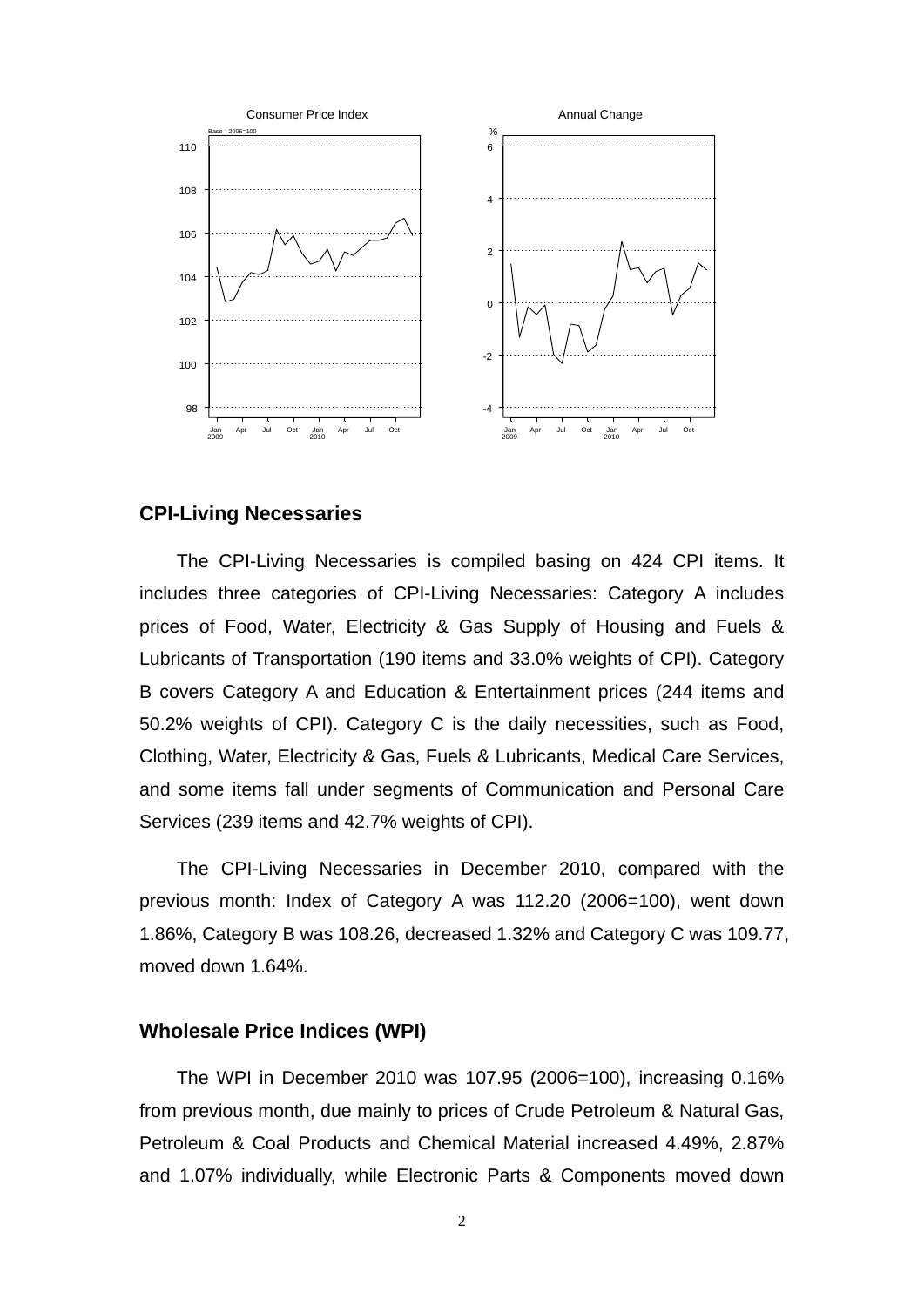1.22%. Domestic Sales Excluding Imports and Imports prices rose 0.56% and 0.48% separately; Exports prices moved down 0.58%.

The annual change of WPI in December 2010, comparing with the same month of 2009, increasing 2.24%, due mainly to prices escalation of imported Iron ores which causing Other Mineral Products price increased 35.67%.In addition, prices of Basic Metal and Chemical Material moved up 13.42% and 12.06% individually. Domestic Sales Excluding Imports and Imports prices rose 5.08% and 3.42% separately. Exports prices went down 1.72%.

For the whole year of 2010, the WPI increased 5.46% compared with 2009's, of which the Import and Export prices went up 7.03% and 2.03% individually.



#### **Statistical Tables**

Table1 The Changes of Consumer Price Indices Table2 The Changes of Wholesale Price Indices Table3 The Changes of Import Price Indices Table4 The Changes of Export Price Indices

#### **For Further Information:**

*Statistics Database:* http://eng.stat.gov.tw/ *DGBAS* news releases on the Internet: http://eng.dgbas.gov.tw/ *Tel:* +886-2-23803449; *Fax:* +886-2-23803465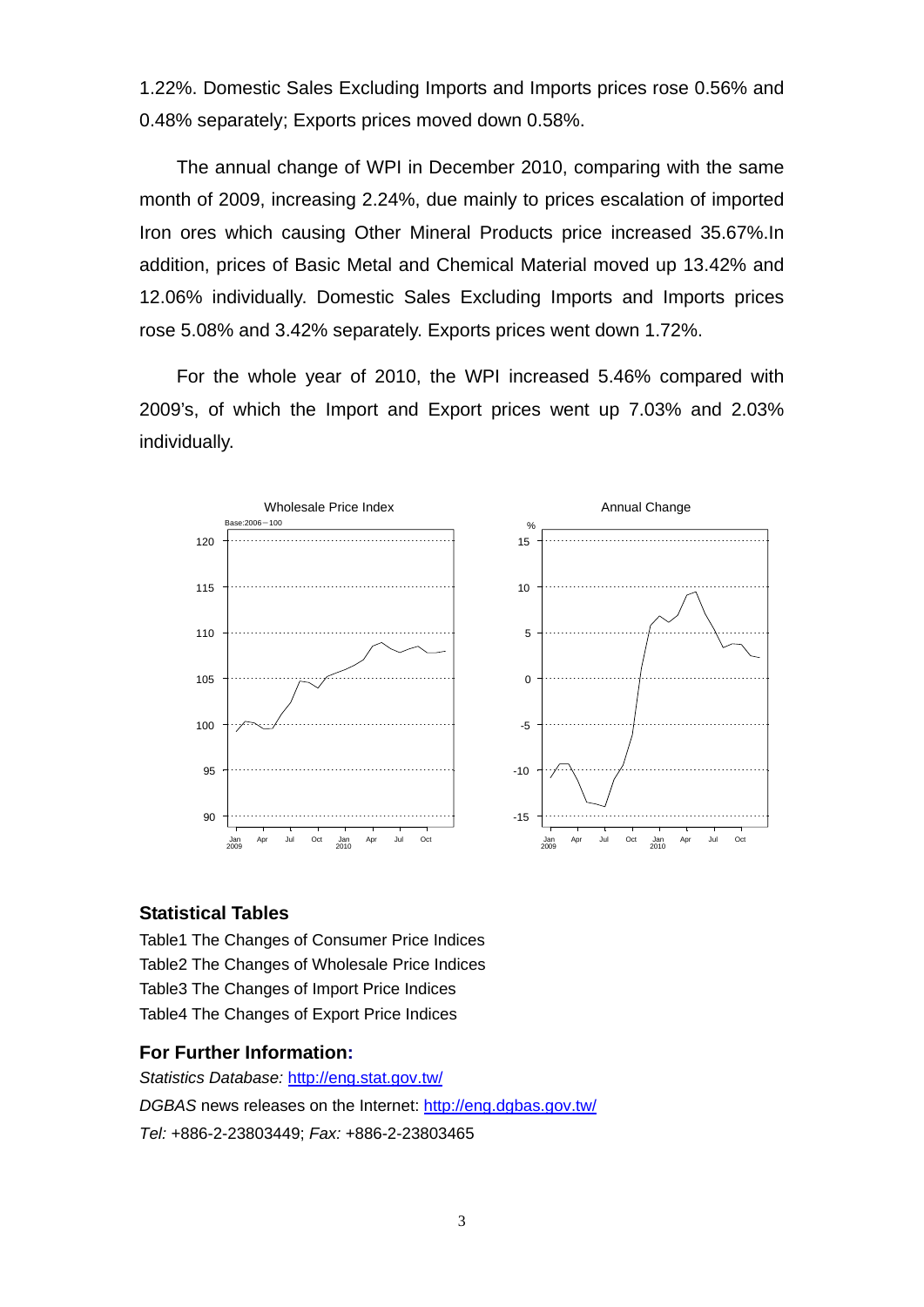### Table 1 The Changes of Consumer Price Indices

Dec. 2010

|                                             | Weight   | Index of     | Compared | Compared    | The Annual       |
|---------------------------------------------|----------|--------------|----------|-------------|------------------|
|                                             | $(\%0)$  | Dec. 2010    | with     | with the    | Average Index of |
|                                             |          | $(2006=100)$ | Previous | Same        | 2010 Compared    |
| Groups                                      |          |              | Month    | Month of    | with 2009's      |
|                                             |          |              | $(\% )$  | Previous    | $(\% )$          |
|                                             |          |              |          | Year $(\%)$ |                  |
|                                             |          |              |          |             |                  |
| General Index                               | 1,000.00 | 105.88       | $-0.74$  | 1.25        | 0.96             |
| <b>Basic Group</b>                          |          |              |          |             |                  |
| 1. Food                                     | 260.82   | 112.30       | $-2.59$  | 2.17        | 0.62             |
| Meat                                        | 23.08    | 122.62       | 0.37     | 3.87        | 1.94             |
| Fish & Shellfish                            | 16.71    | 133.91       | 0.31     | 8.29        | 6.74             |
| Vegetables                                  | 24.81    | 89.47        | $-27.54$ | 1.60        | 1.15             |
| Fruits                                      | 27.59    | 107.77       | 0.45     | 3.56        | $-1.70$          |
| Dairy Products                              | 10.51    | 126.41       | 0.08     | 4.67        | 4.35             |
| 2. Clothing                                 | 41.72    | 112.50       | $-2.53$  | 1.67        | 2.40             |
| Garments                                    | 26.97    | 112.72       | $-4.33$  | 1.54        | 2.26             |
| 3. Housing                                  | 279.47   | 102.31       | 0.21     | 0.61        | 0.48             |
| <b>Residential Rent</b>                     | 185.40   | 100.82       | 0.05     | 0.35        | 0.03             |
| Water, Electricity & Gas Supply             | 36.87    | 108.48       | 0.64     | 1.19        | 3.37             |
| 4. Transportation & Communication           | 140.42   | 103.34       | 0.30     | 0.88        | 2.78             |
| Transportation & Communication Equip.       | 27.57    | 96.34        | $-0.30$  | 3.15        | 3.40             |
| Fuels & Lubricants                          | 32.55    | 116.70       | 1.34     | 2.68        | 10.43            |
| 5. Medicines & Medical Care                 | 47.41    | 108.40       | 0.32     | 1.35        | 0.65             |
| Medical Care Services                       | 33.02    | 103.17       | $-0.05$  | $-0.15$     | 0.52             |
| Medicines & Health Food                     | 10.62    | 127.89       | 1.22     | 5.85        | 1.46             |
| 6. Education & Entertainment                | 171.48   | 100.01       | $-0.14$  | 1.17        | $-0.05$          |
| <b>Educational Expense</b>                  | 111.25   | 98.18        | $-0.10$  | $-0.42$     | $-1.10$          |
| Entertainment Expense                       | 60.22    | 103.31       | $-0.22$  | 4.04        | 1.83             |
| 7. Miscellaneous                            | 58.68    | 109.58       | 0.10     | 0.64        | 2.74             |
| Tobacco & Betelnut                          | 14.65    | 127.27       | 0.34     | 0.66        | 10.59            |
| <b>Personal Care Services</b>               | 14.78    | 99.41        | $-0.58$  | $-0.30$     | $-0.53$          |
| Commodity and Service Groups                |          |              |          |             |                  |
| 1. Commodity                                | 437.11   | 108.79       | $-1.68$  | 1.83        | 1.78             |
| (Excluding Food)                            | 264.95   | 106.11       | $-0.08$  | 1.11        | 2.40             |
| Non-durable Consumer Goods                  | 299.12   | 112.93       | $-1.96$  | 2.46        | 2.57             |
| (Excluding Food)                            | 126.96   | 113.19       | 0.75     | 1.90        | 4.89             |
| Semi-durable Consumer Goods                 | 62.85    | 107.56       | $-1.65$  | 1.07        | 0.90             |
| Durable Consumer Goods                      | 75.14    | 91.79        | $-0.27$  | $-0.47$     | $-1.14$          |
| 2. Service                                  | 562.89   | 103.38       | 0.02     | 0.78        | 0.31             |
| Food                                        | 88.66    | 111.36       | 0.08     | 0.79        | 0.02             |
| Housing                                     | 209.54   | 100.50       | 0.05     | 0.34        | 0.05             |
| Transportation & Communication              | 76.99    | 99.59        | 0.05     | $-0.69$     | $-0.56$          |
| <b>Medical Care</b>                         | 33.02    | 103.17       | $-0.05$  | $-0.15$     | 0.52             |
| Education & Entertainment                   | 129.64   | 106.06       | 0.00     | 2.72        | 1.47             |
| Miscellaneous                               | 23.83    | 99.49        | $-0.36$  | $-0.11$     | $-0.29$          |
| Special Groups                              |          |              |          |             |                  |
| General Index Excluding Fruits & Vegetables | 947.60   | 106.23       | 0.03     | 1.17        | 1.03             |
| General Index Excluding Food                | 739.18   | 103.51       | $-0.03$  | 0.91        | 1.09             |
| General Index Excluding Fruits, Vegetables, |          |              |          |             |                  |
| Fish, Shellfish & Energy                    | 866.64   | 105.20       | $-0.06$  | 0.94        | 0.44             |

Note : Due to late reports and corrections by respondents all data are subject to revision 3 months after original publication.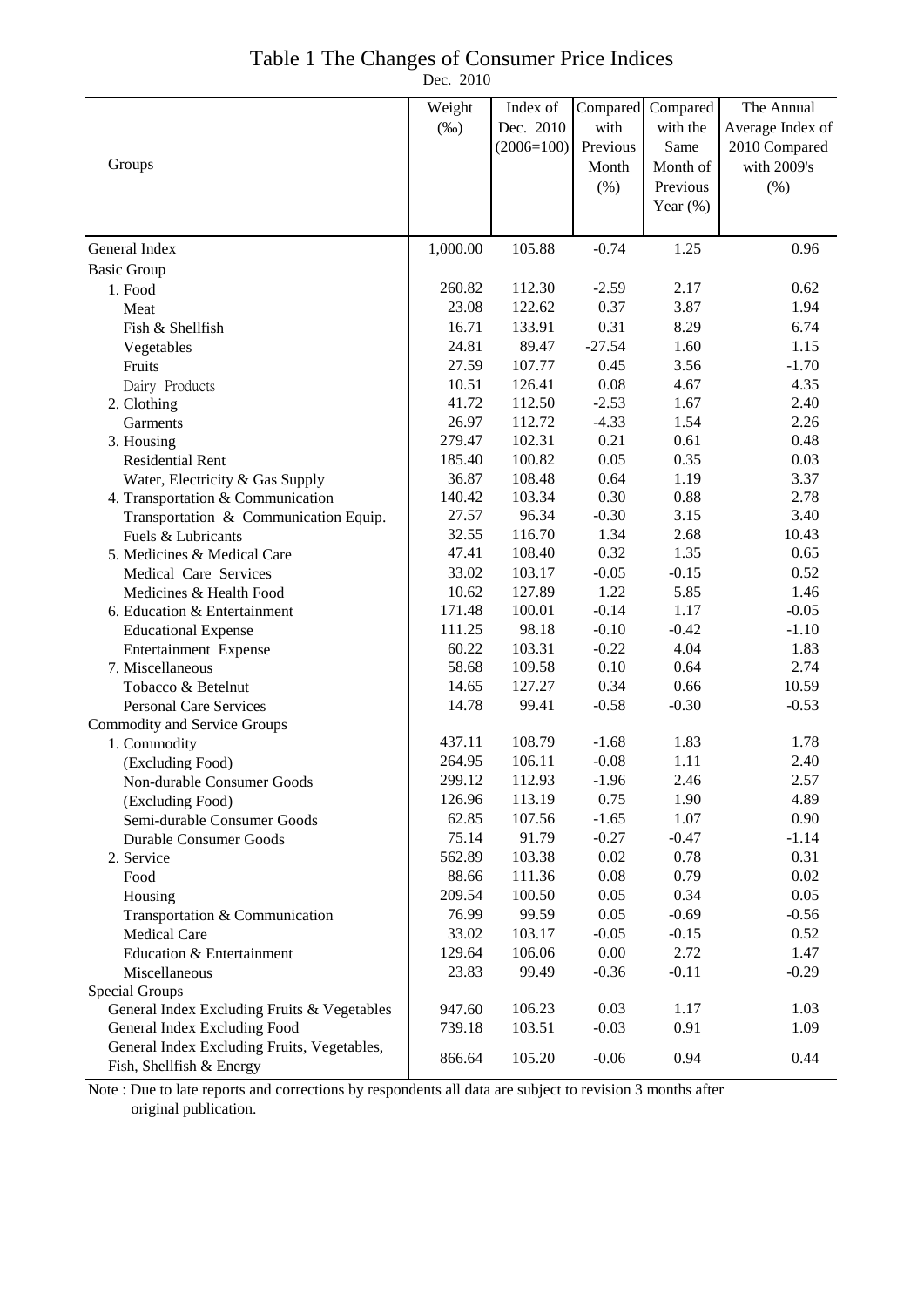Dec. 2010

| Groups                                                                       | Weight           | Index of Dec.    | Compared        | Compared          | The Annual        |
|------------------------------------------------------------------------------|------------------|------------------|-----------------|-------------------|-------------------|
|                                                                              | $(\%0)$          | 2010             | with            | with the          | Average Index of  |
|                                                                              |                  | $(2006=100)$     | Previous        | Same              | 2010 Compared     |
|                                                                              |                  |                  | Month           | Month of          | with 2009's       |
|                                                                              |                  |                  | (% )            | Previous          | $(\% )$           |
|                                                                              |                  |                  |                 | Year $(\%)$       |                   |
| General Index                                                                | 1,000.00         | 107.95           | 0.16            | $\overline{2.24}$ | $\overline{5.46}$ |
| <b>Domestic Sales Excluding Imports</b>                                      | 307.86           | 113.54           | 0.56            | 5.08              | 7.44              |
| Imports                                                                      | 327.09           | 115.98           | 0.48            | 3.42              | 7.03              |
| Exports                                                                      | 365.05           | 94.41            | $-0.58$         | $-1.72$           | 2.03              |
| <b>Basic Group</b>                                                           |                  |                  |                 |                   |                   |
| 1. Agriculture, Forestry, Fishing & Animal                                   |                  |                  |                 |                   |                   |
| <b>Husbandry Products</b>                                                    | 27.15            | 128.88           | $-1.58$         | 4.34              | 3.79              |
| (1) Farm Products                                                            | 12.87            | 121.80           | $-3.45$         | 3.65              | 2.26              |
| (2) Poultry & Livestock Products                                             | 6.60             | 130.14           | $-2.28$         | 2.31              | 1.83              |
| (3) Forest Products                                                          | 0.41             | 115.55           | 1.85            | 4.06              | 14.48             |
| (4) Fishery Products                                                         | 7.27             | 139.09           | 2.02            | 7.26              | 7.52              |
| 2. Quarrying & Mineral Products                                              | 57.59            | 141.16           | 3.19            | 13.14             | 18.55             |
| (1) Crude Petroleum & Natural Gas                                            | 45.78            | 133.26           | 4.49            | 8.67              | 22.02             |
| (2) Sand, Stone & Clay Quarrying                                             | 2.56             | 98.96            | $-0.27$         | $-8.16$           | $-9.38$           |
| (3) Other Mineral Products                                                   | 9.25             | 195.42           | $-0.39$         | 35.67             | 13.50             |
| 3. Manufacturing Products                                                    | 890.99           | 103.94           | $-0.06$         | 1.29              | 4.62              |
| $(1)$ Foods                                                                  | 18.50            | 131.00           | 2.06            | 6.72              | 6.56              |
| (2) Beverages                                                                | 5.34             | 101.82           | $-0.11$         | $-1.90$           | $-0.23$           |
| (3) Tobaccos                                                                 | 2.49             | 118.22           | $-0.16$         | 1.00              | 5.53              |
| (4) Textile Products                                                         | 21.67            | 125.71           | 0.90            | 14.27             | 7.87              |
| (5) Wearing Apparel & Clothing Accessories                                   | 4.65             | 96.70            | $-0.55$         | $-2.20$           | $-2.35$           |
| (6) Leather, Fur & Related Products                                          | 4.97             | 108.78           | $-0.63$         | 2.50              | 5.60              |
| (7) Wood & Bamboo Products                                                   | 2.15             | 112.64           | $-0.57$         | 6.02              | 7.59              |
| (8) Pulp, Paper, Paper Products & Printed Matter                             | 15.11            | 120.82           | $-0.25$         | 9.22              | 13.28             |
| (9) Petroleum & Coal Products                                                | 54.63            | 125.68           | 2.87            | 6.63              | 18.08             |
| (10)Chemical Material                                                        | 91.92            | 121.32           | 1.07            | 12.06             | 21.92             |
| (11) Chemical Products & Medical Goods                                       | 28.00            | 108.18           | $-0.77$         | $-0.73$           | $-1.04$           |
| (12) Rubber & Plastic Products                                               | 22.42            | 113.23           | $-0.25$         | 1.45              | 1.42              |
| (13) Non-metallic Mineral Products                                           | 13.93            | 104.95           | $-1.44$         | $-4.54$           | $-5.41$           |
| (14) Basic Metal                                                             | 84.77            | 121.27           | 1.15            | 13.42             | 20.95             |
| (15) Fabricated Metal Products                                               | 42.26            | 110.96           | $-0.20$         | 3.05              | 4.74              |
| (16) Electronic Parts & Components                                           | 261.17           | 75.83            | $-1.22$         | $-8.20$           | $-4.47$           |
| (17) Computer, Electronic & Optical Products                                 | 64.22            | 76.33            | $-1.46$         | $-9.35$           | $-7.40$           |
| (18) Electrical Equipment                                                    | 34.70            | 108.61           | $-0.41$         | 1.31              | 5.06              |
| (19) Machinery & Equipment                                                   | 67.61            | 109.11           | $-1.47$         | $-1.93$           | $-1.23$           |
| (20) Transport Equipment & Parts                                             | 34.78            | 107.97           | $-0.47$         | $-0.18$           | $-0.38$           |
| $(21)$ Furniture & Fixtures                                                  | 5.20             | 104.07           | $-1.08$         | $-2.37$           | $-1.82$           |
| (22) Miscellaneous Products                                                  | 10.51            | 105.96           | $-0.66$<br>0.85 | $-0.42$           | 0.00              |
| 4. Water Supply, Electricity & Gas<br>By Stage of Processing                 | 24.28            | 125.89           |                 | 1.73              | 3.08              |
| 1.Raw Materials                                                              |                  |                  |                 |                   |                   |
| 2. Intermediate Materials                                                    | 138.48           | 139.87           | 2.27            | 11.86             | 17.98             |
|                                                                              | 356.29           | 110.76           | 0.24            | 2.84              | 5.67              |
| 3. Finished Goods                                                            | 140.17           | 107.83           | $-0.82$         | $-0.57$           | 0.59              |
| (1) Capital Goods                                                            | 53.38            | 106.86           | $-1.51$         | $-2.13$           | $-1.02$           |
| (2) Consumer Goods                                                           | 86.79            | 107.94           | $-0.41$         | 0.39              | 1.61              |
| Special Groups<br><b>Domestic Sales</b>                                      |                  |                  |                 |                   |                   |
|                                                                              | 634.95<br>672.91 | 114.55           | 0.52            | 4.22              | 7.22              |
| <b>Domestic Products</b>                                                     | 166.01           | 103.94           | $-0.02$         | 1.59              | 4.63              |
| Non-Heavy Chemical Industrial Products<br>Heavy Chemical Industrial Products | 724.98           | 113.59<br>101.75 | 0.11<br>$-0.11$ | 3.79<br>0.64      | 3.51<br>4.91      |
|                                                                              |                  |                  |                 |                   |                   |

Note:Due to late reports and corrections by respondents all data are subject to revision 3 months after original publication.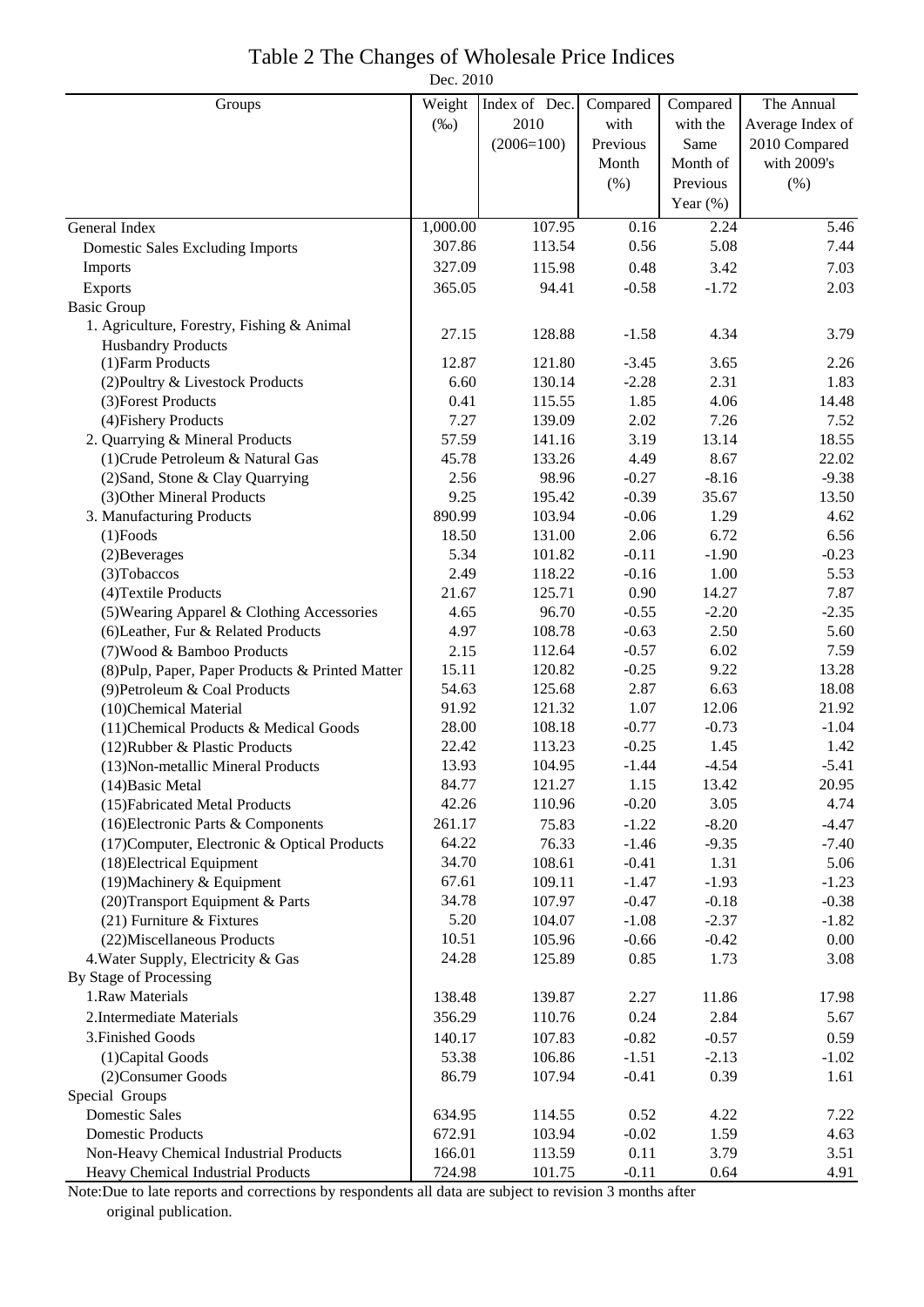## Table 3 The Changes of Import Price Indices

Dec. 2010

| Groups                                                | Weight<br>$(\%0)$ | Index of<br>Dec. 2010<br>$(2006=100)$ | Compared<br>with<br>Previous<br>Month<br>(% ) | Compared<br>with the<br>Same<br>Month of<br>Previous<br>Year $(\% )$ | The Annual<br>Average<br>Index of 2010<br>Compared<br>with 2009's<br>$(\% )$ |
|-------------------------------------------------------|-------------------|---------------------------------------|-----------------------------------------------|----------------------------------------------------------------------|------------------------------------------------------------------------------|
|                                                       |                   |                                       |                                               |                                                                      |                                                                              |
| Basic Group (on N.T.D. Basis)<br>General Index        | 1,000.00          | 115.98                                | 0.48                                          | 3.42                                                                 | 7.03                                                                         |
|                                                       | 34.64             | 145.19                                | 3.47                                          |                                                                      |                                                                              |
| 1. Animal, Vegetable Products & Prepared<br>Foods     |                   |                                       |                                               | 7.92                                                                 | 9.01                                                                         |
| 2. Mineral Products & Nonmetallic Mineral<br>Products | 208.51            | 142.35                                | 2.85                                          | 11.52                                                                | 18.36                                                                        |
| 3. Textiles & Textile Articles                        | 13.85             | 138.42                                | 3.79                                          | 25.70                                                                | 11.40                                                                        |
| 4. Wood, Paper, Pulp & Articles Thereof               | 17.93             | 118.08                                | $-0.59$                                       | 8.18                                                                 | 13.60                                                                        |
| 5. Chemicals, Plastics, Rubber & Articles<br>Thereof  | 147.68            | 115.22                                | 0.07                                          | 3.76                                                                 | 8.66                                                                         |
| 6. Primary Metals & Articles Thereof                  | 118.38            | 121.14                                | 1.06                                          | 12.98                                                                | 22.14                                                                        |
| 7. Machinery, Optical & Precision Instruments         | 166.28            | 110.92                                | $-1.98$                                       | $-2.38$                                                              | $-0.74$                                                                      |
| 8. Electronic Machinery                               | 258.41            | 80.33                                 | $-1.29$                                       | $-9.01$                                                              | $-6.81$                                                                      |
| 9. Transportation Equipment & Parts                   | 21.11             | 121.78                                | $-0.89$                                       | 0.03                                                                 | 1.82                                                                         |
| 10. Miscellaneous Products                            | 13.21             | 119.09                                | $-0.09$                                       | 3.31                                                                 | 5.21                                                                         |
| Basic Group (on U.S.D. Basis)                         |                   |                                       |                                               |                                                                      |                                                                              |
| General Index                                         | 1,000.00          | 126.12                                | 1.86                                          | 11.57                                                                | 12.15                                                                        |
| 1. Animal, Vegetable Products & Prepared<br>Foods     | 34.64             | 157.91                                | 4.89                                          | 16.43                                                                | 14.27                                                                        |
| 2. Mineral Products & Nonmetallic Mineral<br>Products | 208.51            | 154.73                                | 4.27                                          | 20.31                                                                | 23.91                                                                        |
| 3. Textiles & Textile Articles                        | 13.85             | 150.50                                | 5.21                                          | 35.60                                                                | 16.98                                                                        |
| 4. Wood, Paper, Pulp & Articles Thereof               | 17.93             | 128.41                                | 0.77                                          | 16.69                                                                | 19.08                                                                        |
| 5. Chemicals, Plastics, Rubber & Articles<br>Thereof  | 147.68            | 125.31                                | 1.44                                          | 11.93                                                                | 13.86                                                                        |
| 6. Primary Metals & Articles Thereof                  | 118.38            | 131.82                                | 2.44                                          | 21.88                                                                | 27.95                                                                        |
| 7. Machinery, Optical & Precision Instruments         | 166.28            | 120.59                                | $-0.63$                                       | 5.32                                                                 | 4.06                                                                         |
| 8. Electronic Machinery                               | 258.41            | 87.35                                 | 0.06                                          | $-1.83$                                                              | $-2.35$                                                                      |
| 9. Transportation Equipment & Parts                   | 21.11             | 132.39                                | 0.47                                          | 7.91                                                                 | 6.74                                                                         |
| 10. Miscellaneous Products                            | 13.21             | 129.48                                | 1.27                                          | 11.45                                                                | 10.28                                                                        |

Note: Due to late reports and corrections by respondents all data are subject to revision 3 months after original publication.